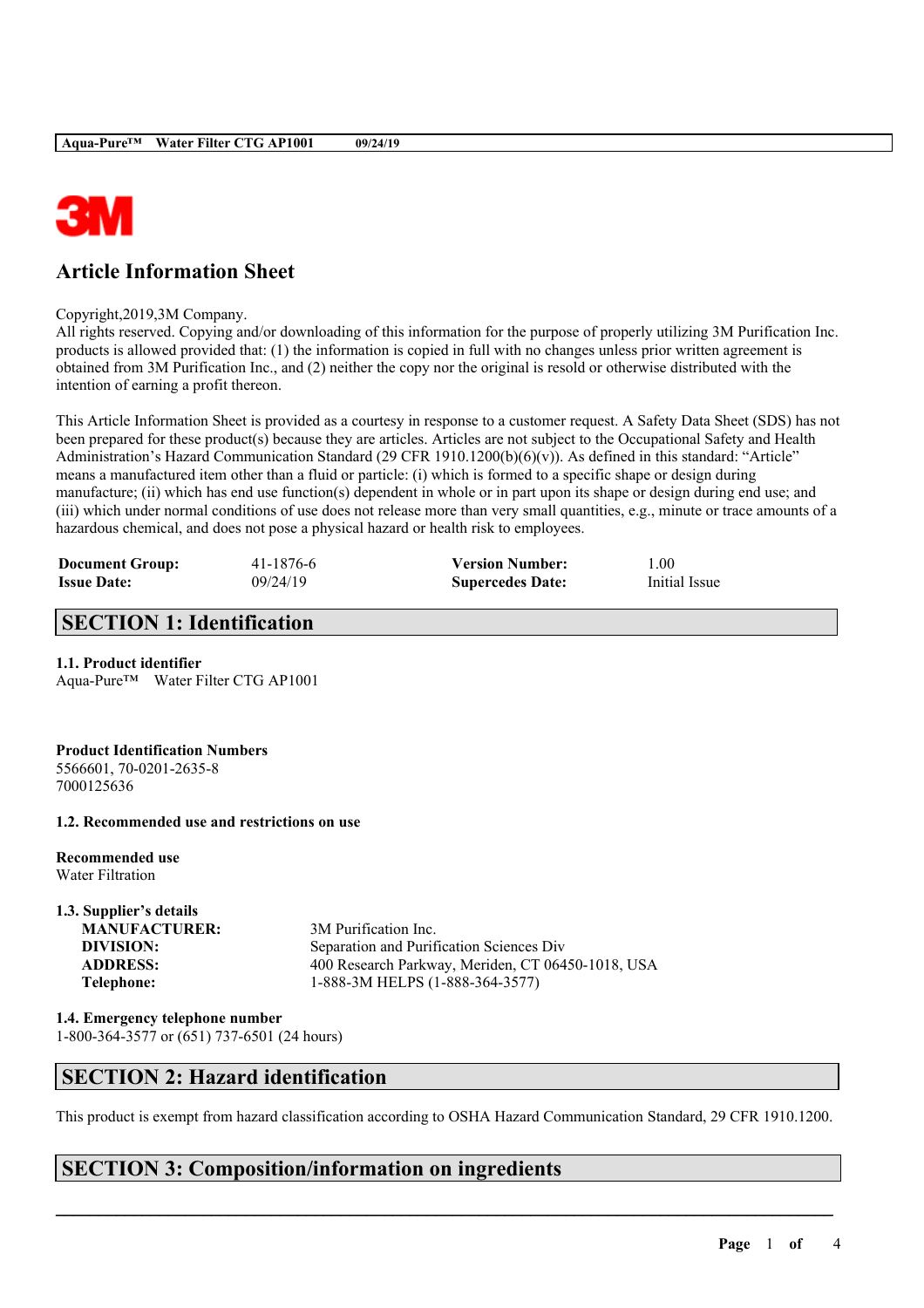#### **Aqua-Pure™ Water Filter CTG AP1001 09/24/19**

| Ingredient                    | C.A.S. No.    | $\%$ by Wt   |
|-------------------------------|---------------|--------------|
| Polypropylene Resin and Fiber | Mixture       | 70<br>$60 -$ |
| Polyethylene O-Ring and Core  | Trade Secret* | $30 -$<br>40 |

\*The specific chemical identity and/or exact percentage (concentration) of this composition has been withheld as a trade secret.

### **SECTION 4: First aid measures**

#### **4.1. Description of first aid measures**

**Inhalation:** No need for first aid is anticipated.

**Skin Contact:** No need for first aid is anticipated.

**Eye Contact:** No need for first aid is anticipated.

**If Swallowed:**

No need for first aid is anticipated.

#### **SECTION 5: Fire-fighting measures**

In case of fire: Use a fire fighting agent suitable for ordinary combustible material such as water or foam.

#### **SECTION 6: Accidental release measures**

## **6.1. Personal precautions, protective equipment and emergency procedures**

Not applicable.

#### **6.2. Environmental precautions**

Not applicable.

**6.3. Methods and material for containment and cleaning up** Not applicable.

## **SECTION 7: Handling and storage**

#### **7.1. Precautions for safe handling**

This product is considered to be an article which does not release or otherwise result in exposure to a hazardous chemical under normal use conditions.

#### **7.2. Conditions for safe storage including any incompatibilities**

No special storage requirements.

## **SECTION 8: Exposure controls/personal protection**

This product is considered to be an article which does not release or otherwise result in exposure to a hazardous chemical under normal use conditions. No engineering controls or personal protective equipment (PPE) are necessary.

 $\mathcal{L}_\mathcal{L} = \mathcal{L}_\mathcal{L} = \mathcal{L}_\mathcal{L} = \mathcal{L}_\mathcal{L} = \mathcal{L}_\mathcal{L} = \mathcal{L}_\mathcal{L} = \mathcal{L}_\mathcal{L} = \mathcal{L}_\mathcal{L} = \mathcal{L}_\mathcal{L} = \mathcal{L}_\mathcal{L} = \mathcal{L}_\mathcal{L} = \mathcal{L}_\mathcal{L} = \mathcal{L}_\mathcal{L} = \mathcal{L}_\mathcal{L} = \mathcal{L}_\mathcal{L} = \mathcal{L}_\mathcal{L} = \mathcal{L}_\mathcal{L}$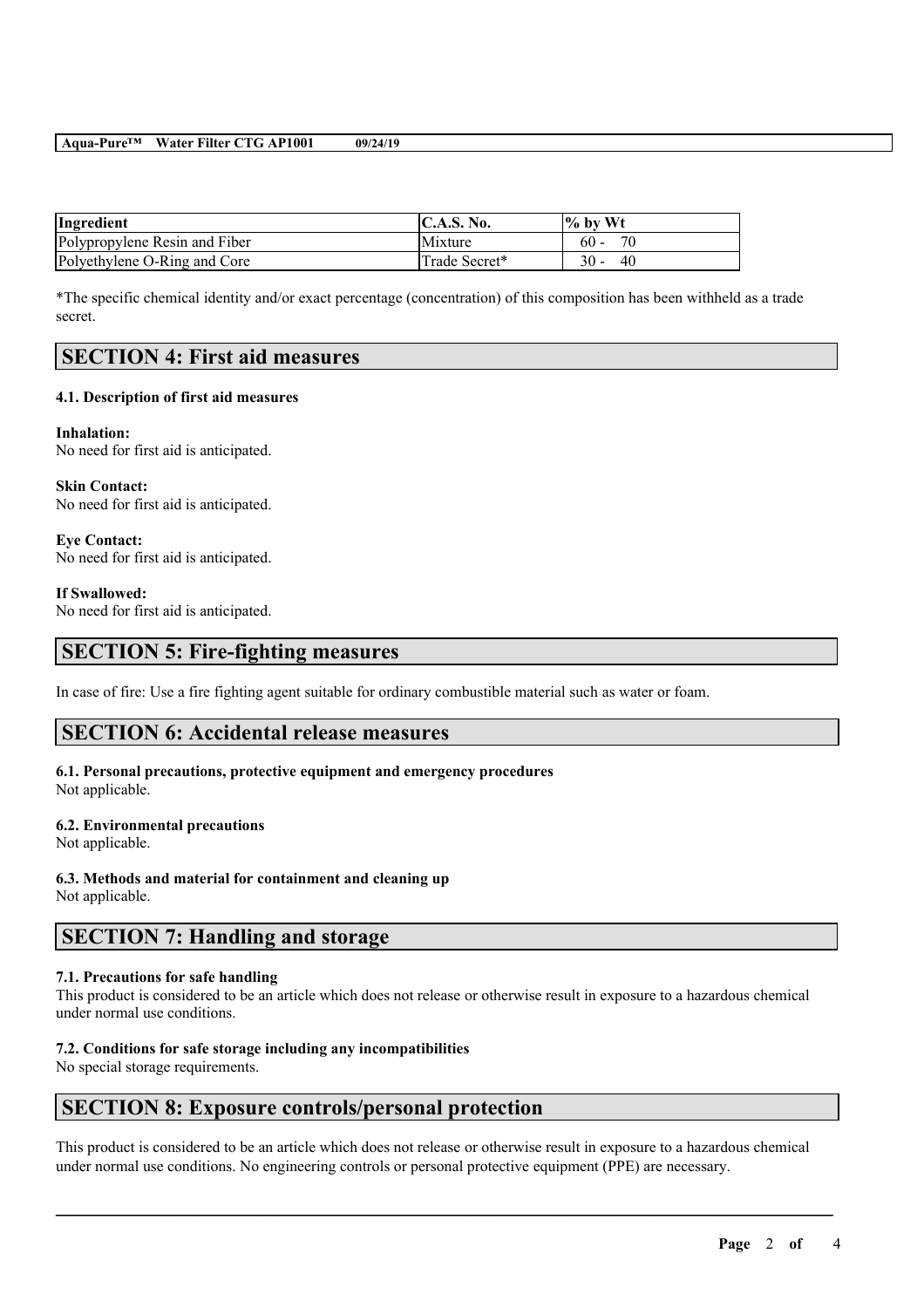## **SECTION 9: Physical and chemical properties**

#### **9.1. Information on basic physical and chemical properties**

| Appearance                             |                   |
|----------------------------------------|-------------------|
| <b>Physical state</b>                  | Solid             |
| Color                                  | White             |
| Odor                                   | Odorless          |
| рH                                     | Not Applicable    |
| <b>Melting point</b>                   | No Data Available |
| <b>Boiling Point</b>                   | Not Applicable    |
| <b>Flash Point</b>                     | Not Applicable    |
| <b>Evaporation rate</b>                | Not Applicable    |
| <b>Flammability (solid, gas)</b>       | Not Classified    |
| <b>Flammable Limits(LEL)</b>           | Not Applicable    |
| <b>Flammable Limits(UEL)</b>           | Not Applicable    |
| <b>Vapor Pressure</b>                  | Not Applicable    |
| <b>Vapor Density</b>                   | Not Applicable    |
| <b>Density</b>                         | No Data Available |
| <b>Specific Gravity</b>                | No Data Available |
| <b>Solubility In Water</b>             | Not Applicable    |
| Solubility- non-water                  | Not Applicable    |
| Partition coefficient: n-octanol/water | Not Applicable    |
| <b>Autoignition temperature</b>        | No Data Available |
| <b>Decomposition temperature</b>       | No Data Available |
| <b>Viscosity</b>                       | Not Applicable    |

## **SECTION 10: Stability and reactivity**

This material is considered to be non reactive under normal use conditions.

## **SECTION 11: Toxicological information**

#### **Inhalation:**

No health effects are expected

**Skin Contact:** No health effects are expected

**Eye Contact:** No health effects are expected

**Ingestion:** No health effects are expected

#### **Additional Information:**

This product, when used under reasonable conditions and in accordance with the directions for use, should not present a health hazard. However, use or processing of the product in a manner not in accordance with the product's directions for use may affect the performance of the product and may present potential health and safety hazards.

 $\mathcal{L}_\mathcal{L} = \mathcal{L}_\mathcal{L} = \mathcal{L}_\mathcal{L} = \mathcal{L}_\mathcal{L} = \mathcal{L}_\mathcal{L} = \mathcal{L}_\mathcal{L} = \mathcal{L}_\mathcal{L} = \mathcal{L}_\mathcal{L} = \mathcal{L}_\mathcal{L} = \mathcal{L}_\mathcal{L} = \mathcal{L}_\mathcal{L} = \mathcal{L}_\mathcal{L} = \mathcal{L}_\mathcal{L} = \mathcal{L}_\mathcal{L} = \mathcal{L}_\mathcal{L} = \mathcal{L}_\mathcal{L} = \mathcal{L}_\mathcal{L}$ 

## **SECTION 12: Ecological information**

This article is expected to present a low environmental risk either because use and disposal are unlikely to result in a